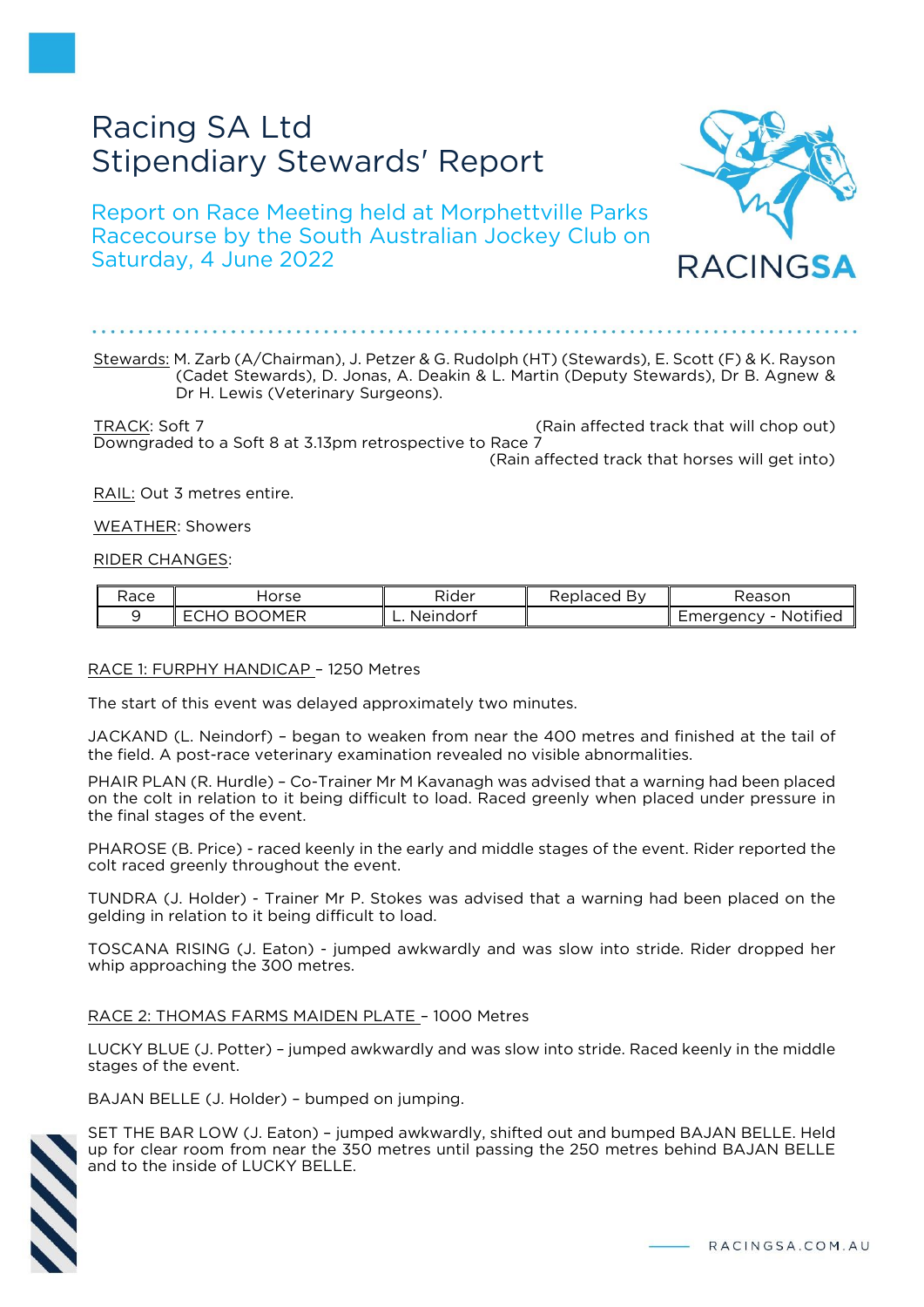# RACE 2: THOMAS FARMS MAIDEN PLATE – 1000 Metres (Cont'd)

SPIRITUAL GAL (A. Chung) - underwent a pre-race veterinary examination and was passed fit to race. Became awkward approaching the 300 metres, when racing close to the heels of MORALLY BOUND and had to be steadied and shifted wider to improve. Rider reported his saddle slipped back in the early stages of the event. When questioned regarding his tactics, rider advised he was instructed to lead or sit outside the leader, however as several horses showed speed to his inside, he was unable to obtain that position and elected to take hold and obtain cover rather than being caught wide.

THE WEIGHT (B. Vorster) - a post-race veterinary examination revealed the filly to be lame in the off foreleg. Co-Trainer, Mr G Searle, was advised that a Veterinary Certificate of Fitness was required prior to a future trial or race start.

## RACE 3: FLEURIEU MILK COMPANY HANDICAP – 1000 Metres

The start of this event was delayed by approximately three minutes.

AQUAPISHE (B. Price) - rider reported he had concerns regarding the gelding's action in the straight. A post-race veterinary examination revealed no visible abnormalities.

KNIGHTSTOWN (L. Neindorf) – shifted in momentarily when placed under pressure near the 200 metres.

IL DON CAVALLO (A. Chung) – near the 200 metres was momentarily tightened for room to the inside of KNIGHTSTOWN.

SADLER'S SONG (T. Voorham) – lost its off fore plate en-route to the barriers and had to be reshod. Underwent a pre-race veterinary examination and was passed fit to race. A post-race veterinary examination revealed no visible abnormalities.

TOTALLY DISCREET (J. Holder) – had its tongue-tie refitted at the barriers. Rider was issued with a reprimand under AR209, for weighing in 0.5 kg less than what the filly was required to carry in the race.

## RACE 4: THE JUNCTION HANDICAP - 1550 Metres

TUBBY TWO TRACKS (L. Neindorf) – a post-race veterinary examination revealed the mare to exhibit thumps.

BIG SUE (B. Price) – had to be steadied approaching the 800 metres when racing keenly, away from the heels of PRINCE OF FENCES, which shifted in. Rider reported that he had difficulty gaining complete clear running rounding the home turn and in the straight and when placed under pressure the gelding did not respond as well as expected. He added the gelding may be better suited over further ground and should benefit from the run. A post-race veterinary examination revealed no visible abnormalities.

FOX D'OR (J. Holder) – held up rounding the home turn near the 400 metres and had to shift wider to improve.

GOLIOTUS (C. Jones) – shifted out near the 200 metres away from BIG SUE.

INSAAF (T. Pannell) - A post-race veterinary examination revealed no visible abnormalities.

NICAJON (B. Vorster) – raced three wide without cover in the middle stages of the event. When weakening near the 200 metres had to be steadied when crowded between UNDERSTATEMENT and GOLIOTUS, which shifted out away from BIG SUE.

UNDERSTATEMENT (J. Toeroek) – laid in when placed under pressure in the straight.



SAWTELL (NZ) (S. Logan) - underwent a pre-race veterinary examination as the gelding raced in the last seven days and was passed fit to race.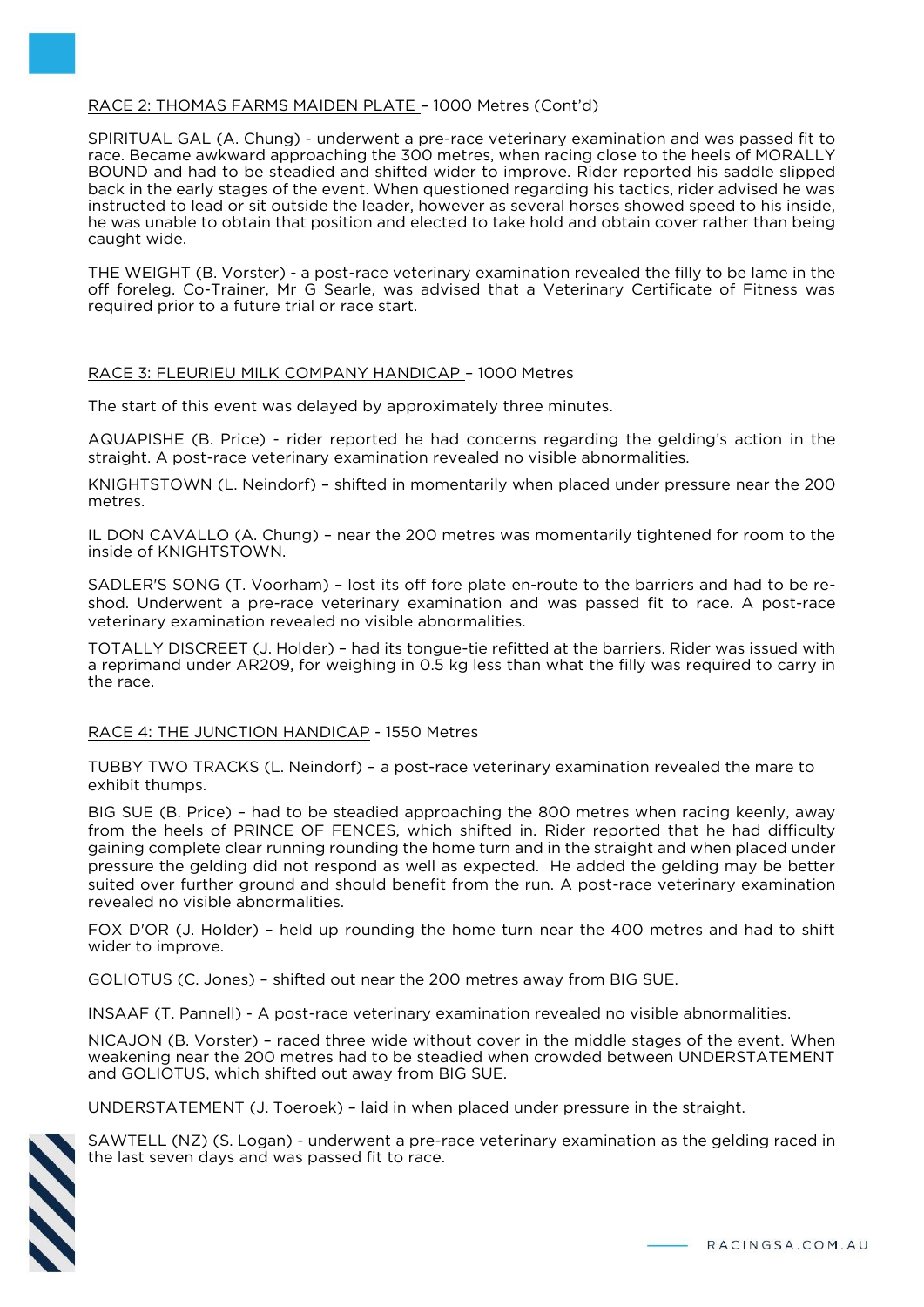# RACE 5: ARAMIS HANDICAP – 1950 Metres

SESAR (C. Rawiller) - raced wide without cover, commenced to weaken from the 600 metres and finished at the tail of the field. Near the 600 metres steadied momentarily away from the heels of HELEVA DEEL, which shifted in slightly. A post-race veterinary examination revealed a poor recovery, tachycardia and thumps. Trainer Mr D Saxon was advised the results of an ECG are to be forwarded to the RacingSA Veterinary Surgeon and a Veterinary Certificate of Fitness would be required prior to the gelding performing satisfactorily in an Official Barrier Trial.

FLOW METER (J. Maund) - underwent a pre-race veterinary examination as it raced in the past seven days and was passed fit to start. Rounding the turn near the 500 metres had to be checked when crowded on the inside of AUSSIE SOJOURN, which became momentarily tight on the inside of SESAR, which was rapidly weakening. A post-race veterinary examination revealed no visible abnormalities.

WILD IMAGINATION (NZ) (J. Toeroek) - a post-race veterinary examination revealed no visible abnormalities.

PRES DE TOI (J. Eaton) - bumped its near hind leg on the running rail en-route to the start. Underwent a pre-race veterinary examination and was passed fit to start.

QUEBECOIS (T. Voorham) – slow to begin.

AUSSIE SOJOURN (S. Logan) – slow to begin. Momentarily crowded near the 500 metres between FLOW METER and SESAR, which shifted in when weakening.

HAPPY ATOM (M. Collett) – slow to begin.

# RACE 6: DOMINANT HANDICAP – 1400 Metres

BROTHER'S SHADOW (NZ) (C. Rawiller) – was held up for clear running from the 300 metres until approaching the 50 metres behind BENZ BARON and to the inside of SCOUT'S HONOUR and as a result, was never fully tested. A post-race veterinary examination revealed the gelding to be lame in the near foreleg. Trainer, Mr T. Doudle, was advised that a Veterinary Certificate of Fitness was required prior to a future trial or race start.

STARSONGARI (B. Vorster) – held up for clear running from near the 350 metres until the 250 metres and when attempting to improve, shifted out and bumped CANIDAE.

CANIDAE (J. Maund) - underwent a pre-race veterinary examination as it raced in the past seven days and was passed fit to start. Bumped near the 250 metres.

TEMPTING BELLE (S. Logan) - underwent a pre-race veterinary examination as it raced in the past seven days and was passed fit to start.

GARRIRE (L. Neindorf) - raced keenly in the middle stages of the event.

ZOUSTORM (C. Jones) - underwent a pre-race veterinary examination as it raced in the past seven days and was passed fit to start. Raced keenly in the middle stages of the event. Rider reported the gelding did not begin as well as expected and that combined with a fast early pace, resulted in ZOUSTORM racing further back than anticiapted.

RACE 7: CHARLES MELTON WINE LUNCH - SATURDAY JULY 16TH HANDICAP – 1250 Metres

AIGUILETTE (M. Collett) – held up for clear running from the 250 metres until the 150 metres.

FULL PROBE (J. Toeroek) - a post-race veterinary examination revealed abrasions to the geldings off hind leg.



KENYAN WONDER (C. Rawiller) - a little slow to begin, and was then crowded by NEXT DIMENSION (NZ), which was taken in by LA RICHESSE, resulting in KENYAN WONDER losing further ground.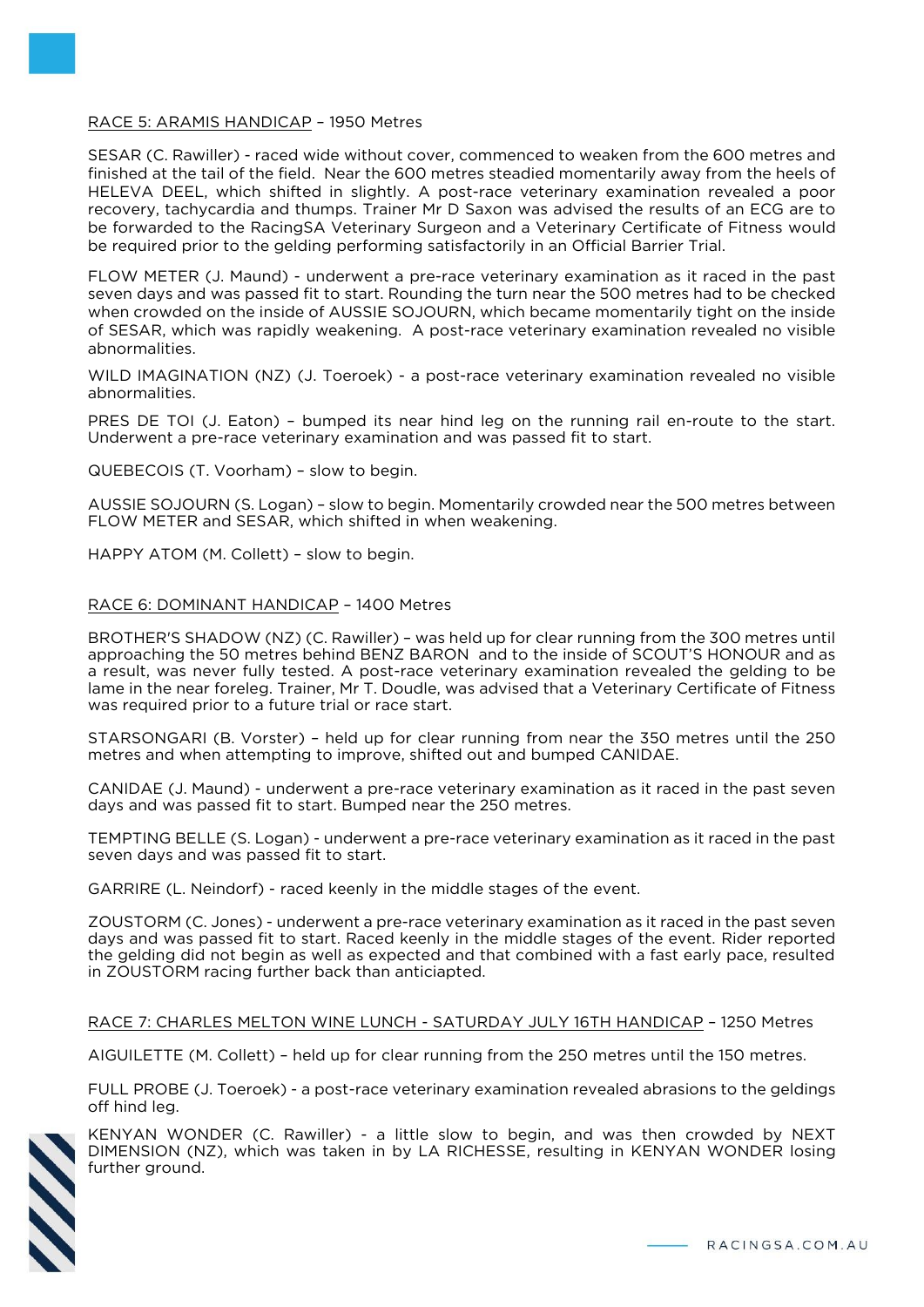#### RACE 7: CHARLES MELTON WINE LUNCH - SATURDAY JULY 16TH HANDICAP – 1250 Metres (Cont'd)

NEXT DIMENSION (NZ) (C. Murray) – crowded at the start by LA RICHESSE on its outside. Got its head up when being steadied near the 900 metres. Held up for clear running from near the 200 metres and was not fully tested.

LA RICHESSE (B. Price) – jumped awkwardly and shifted in.

SO SAY ANGEL (B. Vorster) – shifted in approaching the 250 metres when insufficiently clear of KINGSON, which had to be checked. Stewards were of the opinion that the rider made a sufficient attempt to relieve the pressure, however he was issued with a severe reprimand for careless riding under AR131(a).

HASSLEFREE (A. Jordsjo) – hung out rounding the home turn and near the 350 metres had to be steadied and shifted in away from the heels of KINGSON.

KINGSON (E. Annells) – approaching the 250 metres was crowded and had to be checked between HASSELEFREE and SO SAY ANGEL, which shifted in when placed under pressure.

## RACE 8: GRAND SYNDICATES - NEW YEARLINGS AVAILABLE NOW! HANDICAP – 1000 Metres

ALLEBOOM (C. Rawiller) – shifted out near the 200 metres inconveniencing RUSHAWAY LAD to its outside.

STAR HILLS (J. Holder) – bumped at the start.

EXTRA MILE (C. Murray) – crowded at the start between ZOULAH and MYSTICANO, which shifted out. Passing the 200 metres had to be steadied and shifted in and away from the heels of RUSHAWAY LAD, which was taken out by ALLEBOOM. Raced in restricted room from the 250 metres to the 100 metres and was unable to be fully tested.

RUSHAWAY LAD (A. Chung) – steadied near the 200 metres away from the heels of ALLEBOOM, which shifted out. A post-race veterinary examination revealed the gelding to be lame in the off hind leg. Trainer Mr T. Doudle, was advised that a Veterinary Certificate of Fitness was required prior to a future trial or race start.

MUM'S MY HERO (A. Jordsjo) - underwent a pre-race veterinary examination and was passed fit to start. Crowded at the start between MYSTICANO and VENUSIAN, which jumped awkwardly and shifted out. A post-race veterinary examination revealed no visible abnormalities.

ZOULAH (B. Price) – following the declaration of acceptances Trainer Mr. W. Clarken made a gear application to remove blinkers from the mare's race gear. Stewards accepted this request and acting under AR206(2) fine Mr. Clarken \$200. Shifted in at the start, bumped EXTRA MILE and shortly thereafter, was taken out by EXTRA MILE, which received crowding from MYSTICANO, on its inside.

MYSTICANO (E. Annells) – crowded at the start between EXTRA MILE and MUM'S MY HERO, which shifted out.

OAKFIELD GERONIMO (J. Eaton) – jumped awkwardly, shifted out and bumped STAR HILLS.

# RACE 9: COLIN SHAW MEMORIAL BENCHMARK 78 HANDICAP – 1400 Metres

MAGNETIC EDGE (C. Rawiller) – when questioned in regards to the performance of the gelding, rider explained that the horse raced wide in the early and middle stages and only responded moderately when placed under pressure, proving somewhat disappointing. A post-race veterinary examination revealed no visible abnormalities.



ARKHAM KNIGHT (M. Collett) - raced keenly in the early and middle stages of the event. Shifted out approaching the 300 metres and bumped ECHO BOOMER. A post-race veterinary examination revealed no visible abnormalities.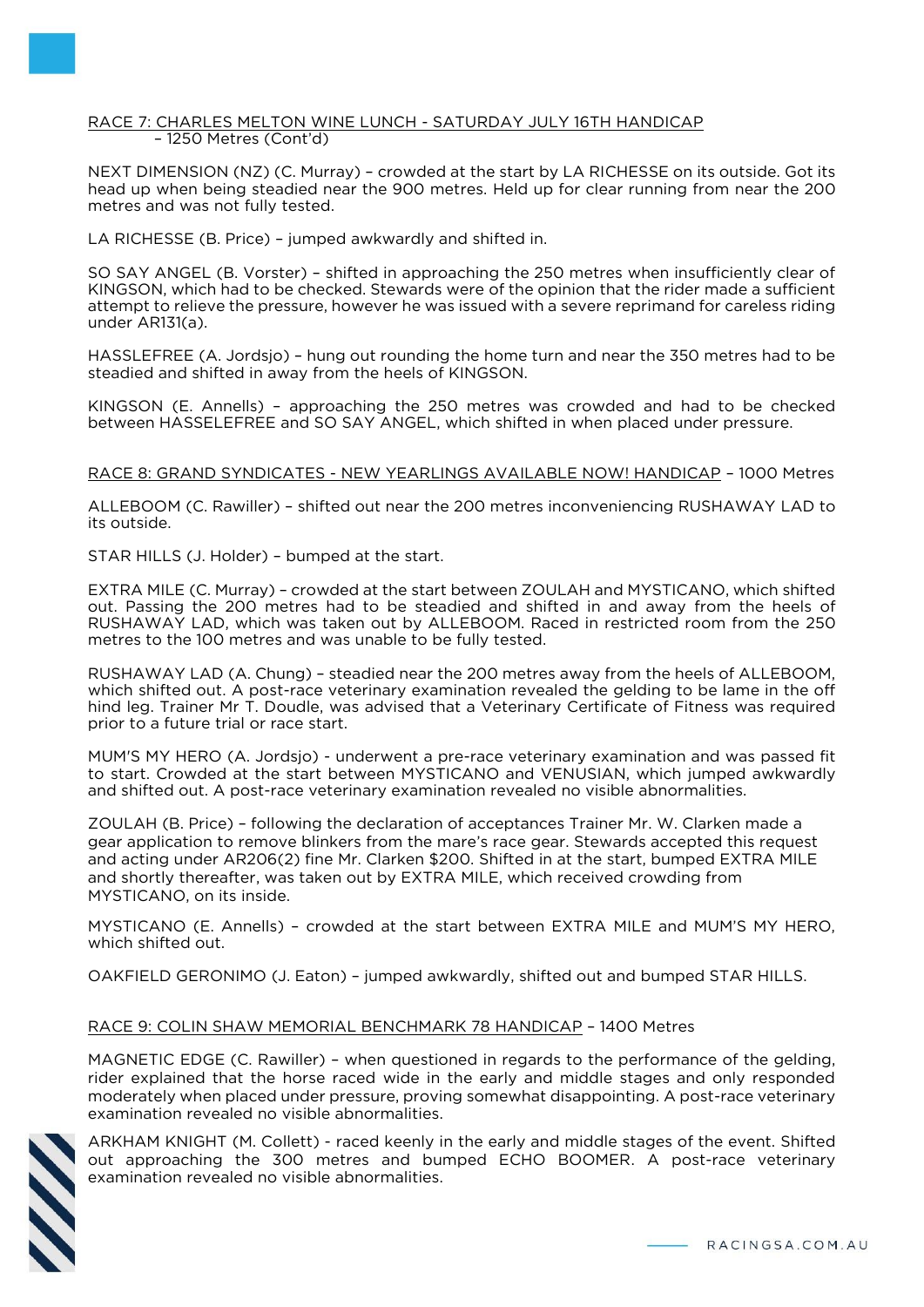RACE 9: COLIN SHAW MEMORIAL BENCHMARK 78 HANDICAP HANDICAP – 1400 Metres (Cont'd)

RECKONING (J. Toeroek) – slow to begin and was then crowded and lost ground between MAGNETIC EDGE and CUBAN TONITE, which both shifted ground.

CUBAN TOONITE (S. Metcalfe) – crowded at the start by DR DEE DEE, which jumped away awkwardly and shifted ground.

YABADABADOO (NZ) (C. Murray) - a post-race veterinary examination revealed the gelding to be lame in the near hind leg. Trainer, Mr T. Doudle, was advised that a Veterinary Certificate of Fitness was required prior to a future trial or race start.

DR DEE DEE (J. Potter) – difficult to load. Trainer Mr D. Dodson was advised the gelding would be required to perform to the Stewards satisfaction in an Official Barrier Trial prior to accepting for a future race.

ECHO BOOMER (L. Neindorf) – bumped near the 300 metres by ARKHAM KNIGHT on its inside.

---------------------------------------

PRE-RACE BLOOD SAMPLES (25): Blood samples were taken from the following horses for, but not limited to, TCO<sub>2</sub> purposes:

Race 1 – BIRDIES GALORE, PHAIR PLAN, TUNDRA

- Race 2 NEVER DANCE, BAJAN BELLE, SPIRITUAL GAL, THE WEIGHT
- Race 3 AQUAPISHE, FREE MARKET, CALLA DREAM, MISS DANIEL
- Race 5 LORD BOUZERON (NZ). ICHIBANSAN, WILD IMAGINATION (NZ), PRES DE TOI, HELEVA DEEL
- Race 7 PLATFORM (NZ), SO YOU CAN
- Race 8 LADY SOLLY, TWIST OF FURY, RUSHAWAY LAD, ZOULAH
- Race 9 HE'S EXCLUSIVE (NZ), INFLUENTIAL JACK, BLOOD SWEAT TEARS

---------------------------------------

ROUTINE SWAB SAMPLES (12):

- Race 1 BIRDIES GALORE (winner)
- Race 2 BAJAN BELLE (winner)
- Race 3 CALLA DREAM (winner)
- Race 4 TUBBY TWO TRACKS (winner)
- Race 4 BIG SUE (unplaced)
- Race 5 ICHIBANSAN winner)
- Race 6 TIME WARRIOR (winner)
- Race 7 AGRIMONY (GB) (winner)
- Race 7 FULL PROBE (unplaced)
- Race 8 STAR HILLS (winner)
- Race 8 RUSHAWAY LAD (unplaced)
- Race 9 JAGUARY (NZ) (winner)

---------------------------------------

| <b>SUMMARY</b>                     |                                                                                   |  |
|------------------------------------|-----------------------------------------------------------------------------------|--|
| <b>FINFS</b>                       | Race 8 - ZOULAH - Fined \$200 - AR206 - Late gear change -<br>blinkers off        |  |
| <b>SEVERE</b><br><b>REPRIMANDS</b> | Race 7 - B. Vorster (SO SAY ANGEL) - AR131(a) - Careless Riding                   |  |
| <b>REPRIMANDS</b>                  | Race 3 - J. Holder (TOTALLY DISCREET) - AR209 - Weighed in 0.5<br>kg underweight. |  |
| <b>SUSPENSIONS</b>                 | Nil                                                                               |  |